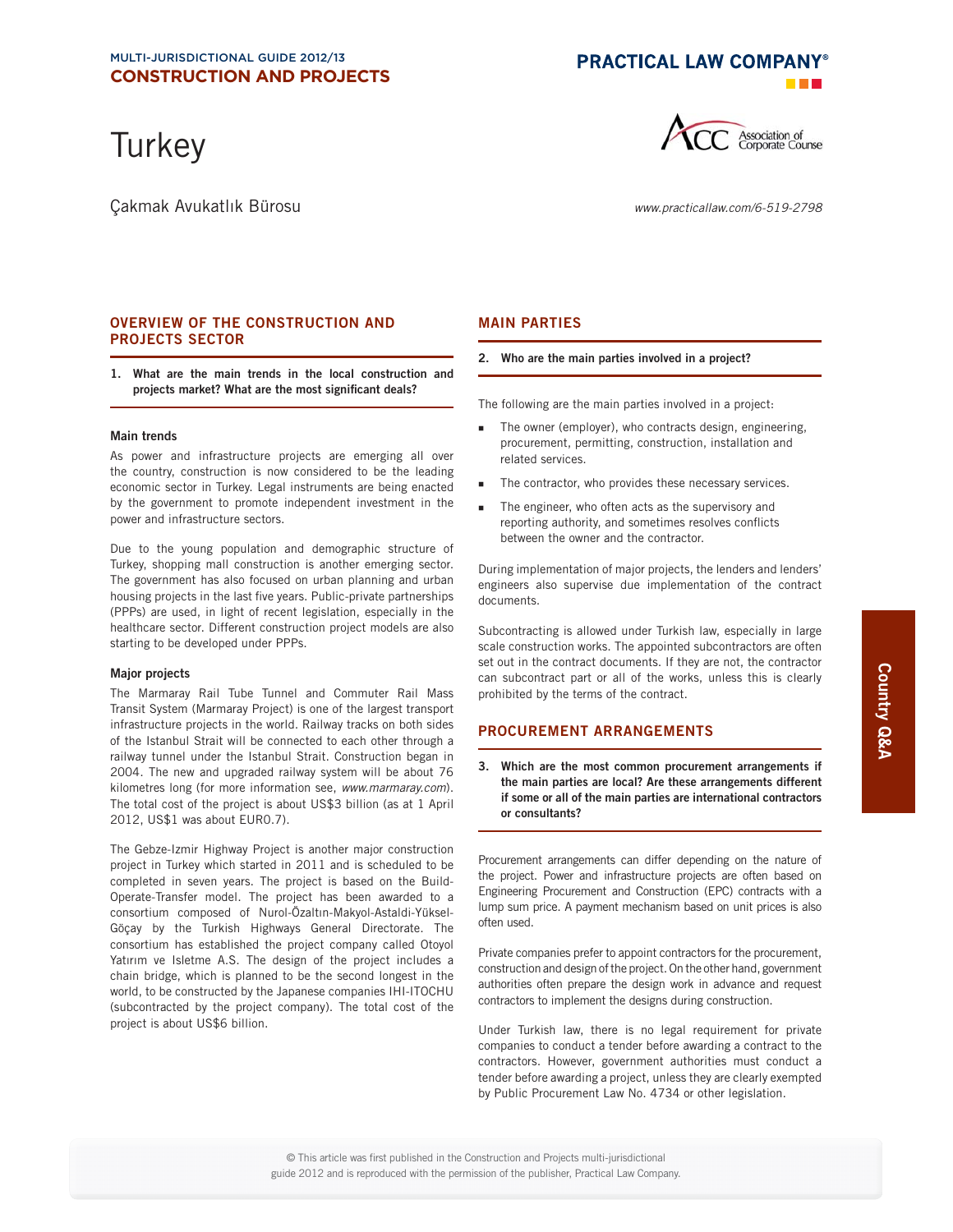For private projects, there is no major difference in procurement arrangements if some or all of the main parties are international contractors or consultants. In a government project, foreign companies can sometimes be excluded from bidding. However, the authors have not experienced this in practice, especially in large scale power and infrastructure projects.

## **TRANSACTION STRUCTURES**

**4. What transaction structures and corporate vehicles are most commonly used in both local and international projects?** 

#### **Local projects**

For private projects, the owners often wish to nominate one of their affiliates as the main subcontractor (for example, the EPC contractor) provided that the arm's-length principle is duly followed.

For government projects, a special purpose vehicle (SPV) may be required by the tender documents. In practice, contractors may also engage in government projects without an SPV, to the extent that the tender documents allow.

Joint ventures are most commonly used in Turkey, particularly for major infrastructure projects. Joint ventures can be established by more than one natural or legal person, either in the form of a business partnership or as a consortium (Article 14, Public Procurement Law No. 4734).

#### **International projects**

The structures are the same for local and international projects. However, for international projects tendered by government authorities, foreign investors are sometimes asked to establish a Turkish company resident in Turkey, under the Foreign Direct Investments Law No. 4875.

## **FINANCE**

**5.** How are projects financed? How do arrangements differ for **major international projects?** 

Project finance is preferred in power and infrastructure projects involving international market players. In these projects, project finance is structured so that income from the goods or services to be produced is transferred to the lenders, until the principal and interest amount under the loan facility is repaid by the borrower (the owner of the project). Projects can also be financed through equity and debt financing.

For government projects developed by local authorities such as municipalities, the Bank of Provinces (that is, a state-owned financial institution) can provide loan facilities to local authorities. In addition, the Export Credit Bank of Turkey provides Turkish companies with short-term credits and letters of guarantee, to increase their share of the international market. Certain Islamic finance instruments are also available, and are particularly used in major public housing and shopping mall projects.

## **SECURITY AND CONTRACTUAL PROTECTIONS**

**6. What forms of security and contractual protections do funders typically require to protect their investments?** 

## **Security**

The main security available for lenders relates to the SPV's contracts, licences or ownership rights to resources (see below, Contractual). This is because SPV assets are likely to be worth much less than the debt if they are sold after a default on repayment. Security can be taken over tangible and intangible assets. The most common forms of security typically required by lenders are:

- Charges over sponsors' assets, which can be done by a fixed charge/mortgage or a floating charge over the project assets.
- Restrictions on share transfers or a pledge of sponsors' shares.
- Completion guarantees.
- Contractor bonds.
- Back-to-back guarantees given by central government, for government projects. However, central government guarantees are rarely enforced in practice.

The approach does not differ for international projects.

#### **Contractual**

The contractual protections funders typically require to protect their investments are:

- Escrow accounts.
- Step-in rights.
- **Assignment of implementation agreements and other** benefits including insurance premiums.
- Cash deficiency agreements, through which sponsors undertake that the company will satisfy certain predetermined financial ratios.

The approach does not differ for international projects.

## **STANDARD FORMS OF CONTRACTS**

**7. What standard forms of contracts are used for both local and international projects? Which organisations publish them?** 

#### **Local projects**

For private projects, the parties usually develop and negotiate their own contracts (Article 19, of the Code of Obligations No. 818 dated 1926 and Article 26, of the new Code Obligations No. 6098, which will enter into force as of 1 July 2012). The FIDIC standard forms of contracts, or hybrid contracts based on FIDIC standard contracts, are used.

The Public Procurement Authority issues standard form tender documents and contracts for the procurement of goods, services and construction works, for tender projects within the scope of Public

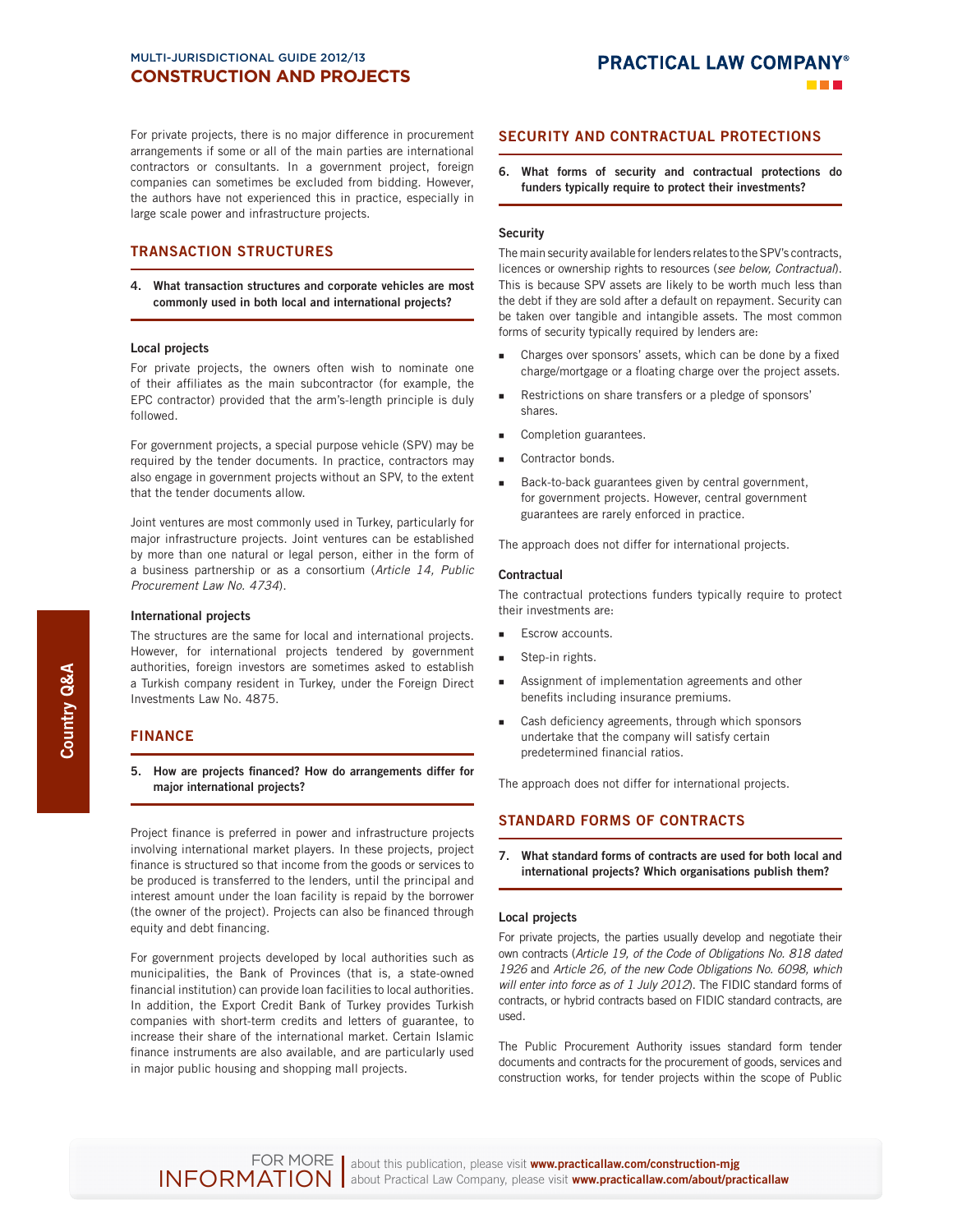## **PRACTICAL LAW COMPANY®**

Procurement Law No. 4734. These standard form contracts cannot be negotiated. However, Article 20 of the Code of Obligations, which will enter into force as of 1 July 2012, clearly cites the contra proferentem rule, which provides that an ambiguous term will be construed against the party that imposed it in the contract.

For projects excluded from Public Procurement Law No. 4734, the relevant government entity prepares the tender documents, including the contract between the contractors and the relevant government authority. In this case, the government authorities do not use standard form contracts but the general terms of the contracts therefore tend to differ slightly according to the previous experience of the governmental authorities.

## **International projects**

Standard forms are generally the same for local and international projects.

## **CONTRACTUAL ISSUES**

## *Contractors' risks*

**8. What risks are typically allocated to the contractor? How are these risks offset or managed?** 

The contractor often undertakes to do the following, among others (subject to any mitigation agreed by the parties in the relevant contracts):

- Perform all work and services and geotechnical investigations and provide all materials, equipment, machinery, and so on, that are necessary or appropriate to carry out and complete the works.
- Obtain, pay for, maintain (and bear the risk of failure to obtain and maintain) all applicable permits required to perform the works. The owner is only required to assist the contractor during the preparation required to obtain permits.
- Perform any detail of the works that is not clearly specified in the design documents that is necessary for the facility, provided the failure to specify this detail is not due to the owner's technical requirements.
- Indemnify the owner for any actions, claims, damages or losses arising from the contractor's acts or omissions.
- Procure in its own name, pay for, receive, transport to the workplace and store all materials, equipment, supplies, machinery and tools (for procurements in Turkey or procurement requiring importation into Turkey) especially in the EPC contracts.
- Administer and pay relevant income tax, social security payments and any custom and import duties and additional taxes imposed on it or on any of its subcontractors.

The contractor must perform the works in accordance with the project schedule. If the contractor fails to meet the critical deadlines, the contractor must pay contractual fines. To mitigate this risk, a recovery schedule can be requested from the contractor. The recovery schedule must be approved by the engineer and/or the owner as certain deadlines are generally changed by it.

In contracts based on a lump sum contract price, the contractor is not allowed to claim for its extra costs. However, if the contractor faces severe conditions which have not been anticipated at the signing date, the contractor can claim for its additional costs. Similarly, if the owner changes the design of any part of the works therefore creating additional liability for the contractor, the contractor can also claim for these costs.

There are no key variations between local and international projects apart from where they are agreed between the parties.

## *Excluding liability*

## **9. How can liability be excluded or restricted under local law?**

Under Turkish law, the contractor can exclude or restrict liability for the following (whether based on contract, warranty, tort, strict liability or otherwise):

- Loss of profit.
- Loss of use.
- Loss of production.
- Loss of opportunity.
- Any consequential, incidental, indirect, special or punitive damages arising out of, in connection with or resulting from the contract signed with the owner. However, liability arising from gross negligence is reserved.

## *Caps on liability*

## **10. Do the parties usually agree a cap on liability? If yes, how is this**  usually fixed? What liabilities, if any, are typically not capped?

Parties usually agree a cap on liability. For instance, in the power and infrastructure sector, the contractor's overall liability is often limited to 100% of the total contract price, excluding any insurance proceeds covering the contractor's liability.

In other sectors, caps on liability are solely based on the mutual agreement of the parties. Generally, owners request that the contractor's liability is not capped in relation to:

- The contractor's indemnification obligations under the contract.
- Cases of fraud, gross negligence or wilful misconduct.
- Third party injury and property damage caused by acts or omissions of the contractor.
- Claims arising out of intellectual property rights.

There is no difference between local and international projects, unless agreed in the contracts.

## *Force majeure*

## **11. Are force majeure exclusions available and enforceable?**

Force majeure exclusions are available and enforceable under Turkish law and are often included in the contracts. Force majeure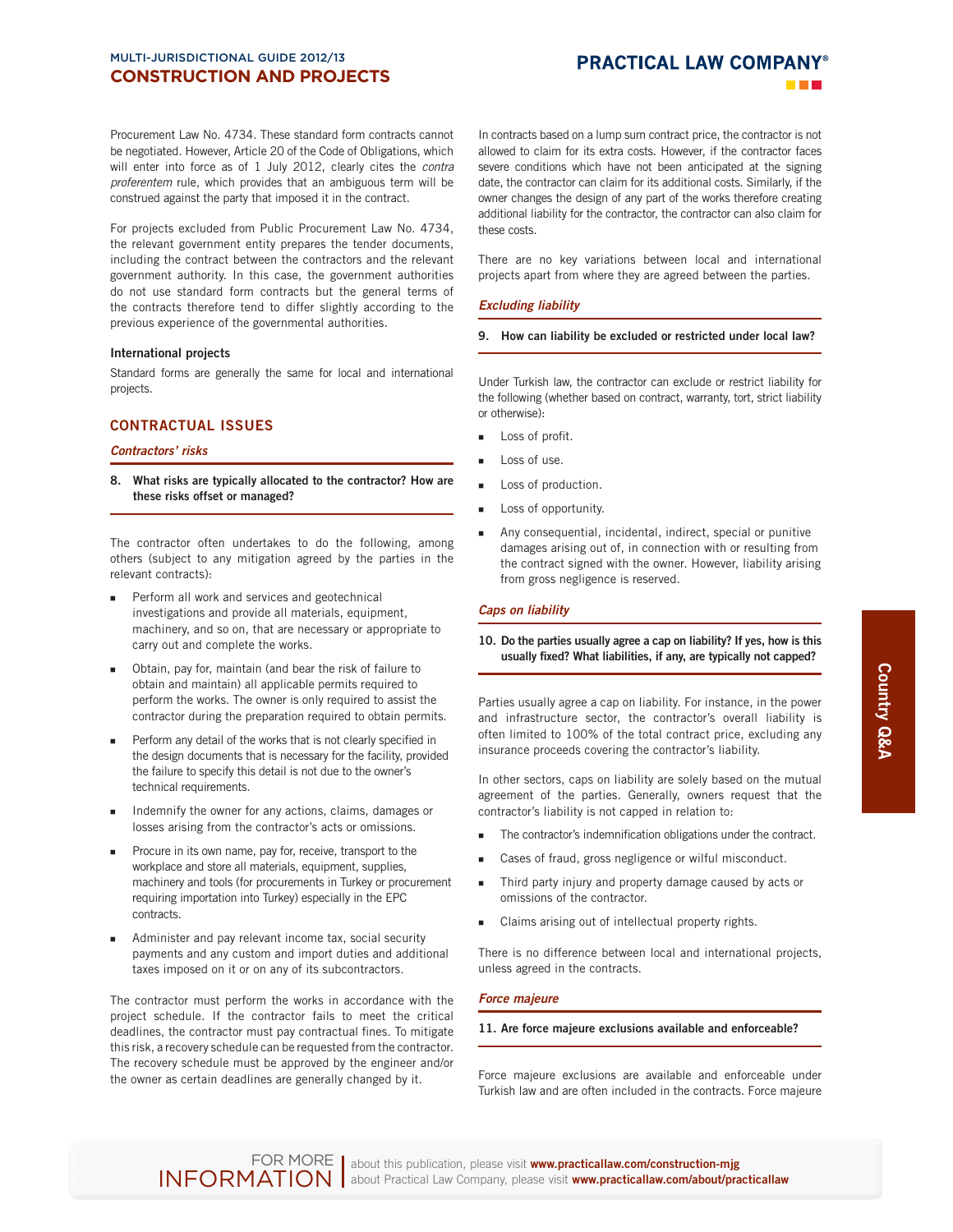under Turkish law is similar to European law practice. Force majeure events must:

- Be beyond the reasonable control of and without the fault of the affected party.
- Cause the affected party to be unable to perform its obligations and cannot be avoided by the affected party, despite the exercise of due foresight and diligence.

Consequently, force majeure assists the contractor if and to the extent that the contractor claiming a force majeure event proves the actual consequences of it. If the contractor proves the force majeure and the consequences, it will be excused from the performance affected, to the extent it is affected. The same principle applies to the owner in the same way.

## *Material delays*

#### **12. What contractual provisions are typically negotiated to cover material delays to the project?**

At the beginning of a project, there can be delays if the work site is not fully delivered to the contractor. To address this issue, notice to proceed is generally given by the owner to the contractor following delivery of the work site clear from any obstacles. In addition, all expropriation works and material permits must be completed before construction starts.

During performance of the works, if the contractor faces problems which may result in material delay, the project schedule might be changed with the approval of the owner. However, if the contractor fails to achieve the agreed completion date, the contractor must pay fines as provided in the contract.

There are no key variations between local and international projects.

#### *Material variations*

## **13. How are material variations to the works usually dealt with in the contract?**

The owner can, by issuing a written order, instruct the contractor to make certain changes to the works, including any addition, deletion, suspension or other modification to the quality, function or purpose of the works. Such variations must be agreed with the contractor and the impacts of the variation must be clearly identified.

In practice, a variation made necessary due to an act, omission or default by the contractor does not result in any payment to the contractor or any extension of the project schedule.

There are no key variations between local and international projects.

## *Other provisions*

## **14. What other main contractual provisions are usually heavily negotiated by the parties?**

Contractor's warranties, acceptance tests and termination clauses are also usually heavily negotiated by the parties.

There are no key variations between local and international projects.

## **APPOINTING CONSTRUCTION PROFESSIONALS**

**15. How are construction professionals usually selected? Following selection, how are they then formally appointed? How are their liabilities dealt with in the contract?** 

#### **Selection**

For government projects, the engineer and/or the consultant engineer and other construction professionals where necessary are selected by tender process.

For private projects, owners receive proposals from firms without making an official tender, and select professionals accordingly.

#### **Appointment and liability provisions**

Professionals are generally appointed by contract, rather than engagement letters.

The liability of professionals for fraud and gross negligence is usually governed by and limited to the related provisions in the Code of Obligations and the relevant regulatory requirements issued by the professional organisations.

There are no key variations between local and international projects.

## **PAYMENT FOR CONSTRUCTION WORK**

**16. What are the usual methods of payment for construction work? Are there ways for the contractor and consultants to secure payment or mitigate risks of non-payment under local law?** 

## **Methods of payment**

The method of payment is purely based on contract. In practice, an advance payment of between 10% and 20% of the total contract price is paid to the contractor following the submission of the advance payment bond by the contractor. The contractor must provide a performance bond amounting to 10% to 20% of the total contract price, depending on the contract.

During the progress of the works, milestone payments are determined by the parties. The contractor has to issue invoices on receipt of these payments. It is uncommon for the owner to provide bonds to the contractor to secure his own payment obligations but it is legally possible. A letter of credit is commonly used in construction projects. Turkish banks often issue letters of credit and frequently follow the standard forms of the International Chamber of Commerce.

#### **Securing payment**

Under Turkish law, the contractor can claim a lien or attachment over the works, or over property of the owner in the contractor's possession or at the work site, unless it is clearly excluded in the contract. However, in practice this is not common. Instead, the contractor uses other available contractual protections like a payment bond or parent guarantee.

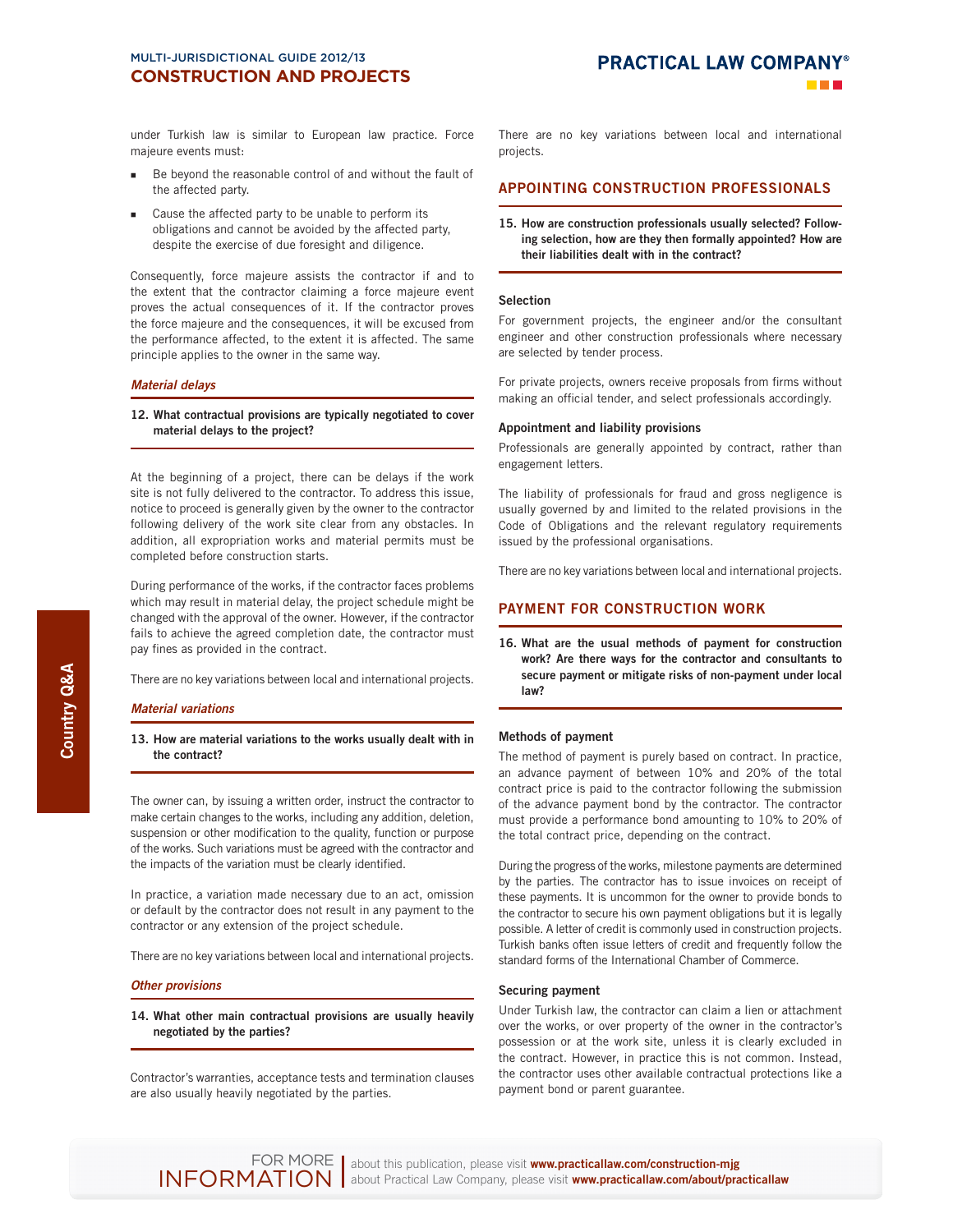# **PRACTICAL LAW COMPANY®**

## **SUBCONTRACTORS**

**17. How do the parties typically manage their relationships with subcontractors?** 

## **Owner**

Unless otherwise agreed, the owner does not have any contractual obligation to, or relationship with, any subcontractor. The contractor generally includes a clause to this effect in each subcontract with subcontractors.

If any subcontractor or the contractor fails to pay social security payments for the employees, the Social Security Institution can claim the amount directly from the owner under the Social Security Act. If the owner pays these amounts, he can claim them back from the contractor, under the contract between the owner and the contractor.

#### **Contractor**

Subcontractors are not third party beneficiaries of the contract between the owner and the contractor. It is typically agreed that the contractor will be solely responsible for paying each subcontractor for services, equipment and material. The contractor must execute an appropriate written subcontract with each subcontractor, consistent with the terms and conditions of the main contract. In practice, the contractor undertakes to notify the owner of any dispute with a subcontractor that could have a material effect on the progress of the works.

Under Turkish law, a subcontractor can indemnify a contractor and this indemnification is valid and binding.

## **LICENSING**

**18. What licences and other consents must contractors and construction professionals have to carry out local construction**  work? Are there any specific licensing requirements for inter**national contractors and construction professionals?** 

Contractors must obtain a certificate from the Ministry of Environment and Urbanism authorising them to engage in construction activities ( see box, Main construction organisations). Architects, designers, engineers and consultant engineers must be registered with a professional body or union to carry out their professional services. Additionally, government construction inspection companies must obtain and maintain an authorisation certificate from the Ministry of Environment and Urbanism (Law No. 4708 on the Supervision of Construction Works).

There are no specific additional licensing requirements for international contractors and construction professionals provided that they prove their accreditation in Turkey.

#### **19. What licences and other consents must a project obtain?**

There are number of environmental and administrative licences and consents which must be obtained. However, the material ones are referred to below.

## **Before**

**Zoning consents.** The owner must apply to the relevant municipality to change the zoning plan, for use of the construction facility. The municipality obtains opinions from the relevant authorities before approving the revised zoning plan (Master Plan Regulation).

Buildings and structures must be shown in the master plan prepared for the related sites. This master plan (including the project area) must be approved by the municipality or governorship (Construction Law). When the project master plan is approved, a local master plan based on the project master plan is prepared and approved.

The municipality or governorship decides whether to approve the plot plan after the master and local master plans are approved and the provincial construction department of the municipality or governorship has issued an opinion on the project ( Construction Law). Approval usually takes two to three months following the application to the municipality or governorship.

**Construction consents.** A contractor must obtain a construction licence from the relevant municipality or provincial administration (Construction Law). A construction licence is valid for five years. Construction must start within two years of when the licence is issued. If the construction is not completed within this fiveyear term, the licence can be extended for additional five-year terms. A change or extension to an existing building is subject to approval and the issue of a new construction licence.

If construction occurs without a licence the construction will be suspended. Within a month of the suspension, the owner must apply to the municipality or provincial administration to continue construction (Construction Law). If a building is not altered in accordance with the relevant rules and regulations, or the owner does not obtain a construction permit, it can be demolished and the construction owner can be subject to monetary penalties. Individuals who construct buildings without a construction permit, or in breach of the construction permit and plan, can be punished by imprisonment of between one and five years (Criminal Code).

An owner must execute an agreement with a construction inspection company certified by the governmental authorities to ensure that the construction and the materials used will comply with the required technical standards, specifications and relevant legislation (Construction Supervision Law). This agreement must be in force until the date the building use permit is issued (see below, On completion). A building use permit cannot be issued without a works completion report issued by a construction inspection company.

**Other consents.** The location of private and public projects within Turkey must be approved by the General Staff, before the design is approved or construction begins, regardless of whether or not there is a military forbidden zone near to the project area (Military Zones Regulation).

A decision under the Environmental Impact Assessment (EIA) Regulation is required in certain circumstances (see Question 25, Environmental impact assessments (EIAs)).

All public and private buildings to be constructed, renovated or expanded in earthquake zones must comply with technical specifications required in the Earthquake Regulation.

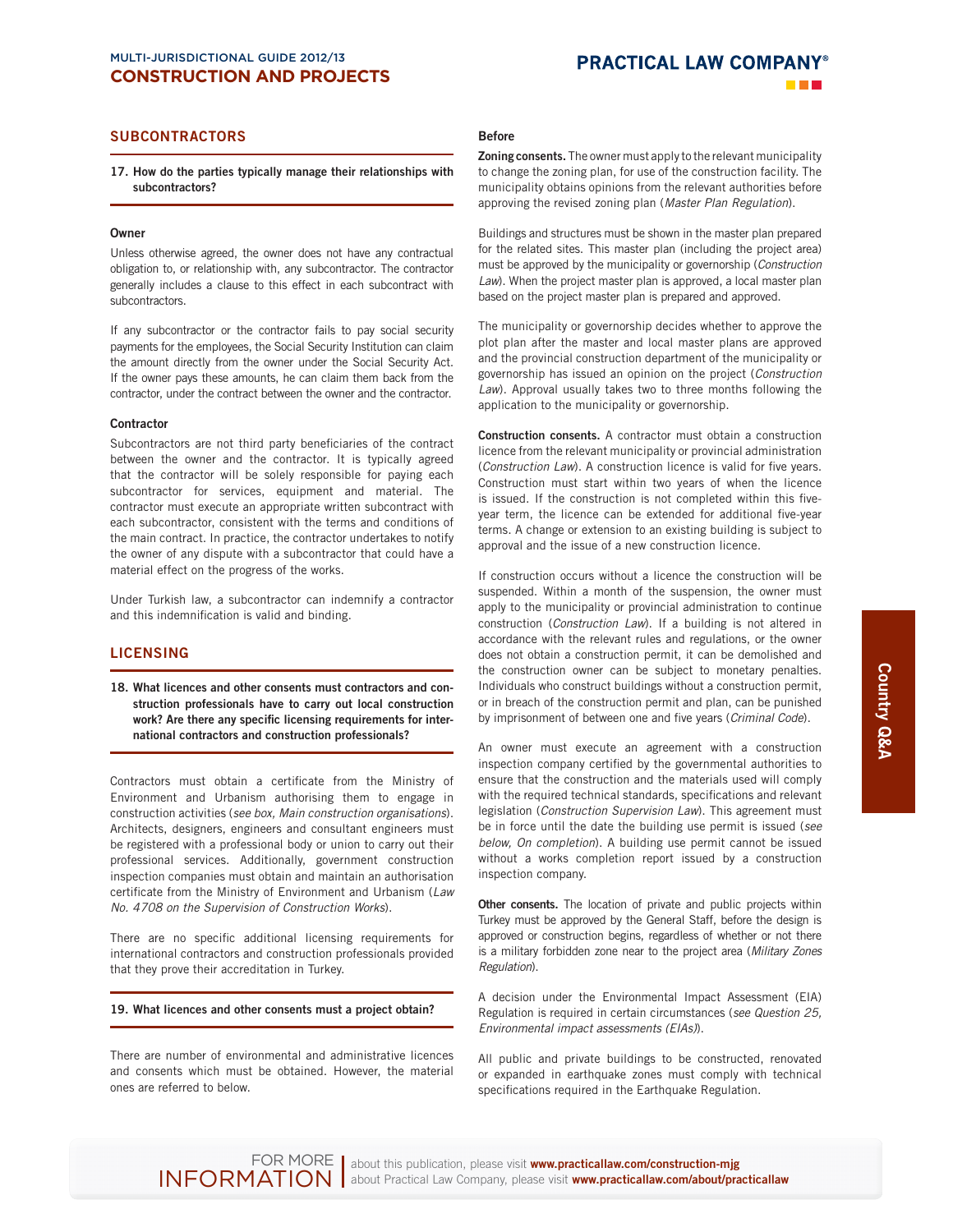# **PRACTICAL LAW COMPANY®**

## **During**

**Regulation of workplaces.** The Regulation of Workplace Opening and Operation Permits (Regulation) regulates the supervision, licensing and inspection of workplaces, to eliminate or minimise their adverse impacts on the environment and public health, and to protect natural resources.

A workplace cannot be opened or operated without obtaining a workplace opening and operation permit (Regulation). The Regulation classifies workplaces and the related permits required for them as:

- Hygienic (that is, administrative offices).
- First class non-hygienic (such as, for example, nuclear power plants and thermal power plants with power over 20MW).
- Second class non-hygienic (mostly related to explosive materials or activities, such as petroleum and gas).
- Third class non-hygienic (including construction materials and supplies).

A single permit can be issued for workplaces that have the same address and operator.

The relevant municipality or provincial administration is authorised to supervise workplaces, and take necessary measures if workplaces are dangerous for public health and the environment. The municipality or provincial administration can temporarily or permanently suspend operation of a workplace if it deems necessary, and can impose administrative fines.

Generally, first class non-hygienic workplaces and certain second class non-hygienic permits must establish a health protection zone around the workplace (Regulation).

First class non-hygienic establishments must obtain a site selection and establishment permit (Regulation). However, certain first class non-hygienic establishments subject to the EIA Regulation (see Question 25, Environmental impact assessments (EIAs)) are exempt from this requirement.

#### **On completion**

**Building use permit.** A building use permit must be obtained immediately after completion of the construction. A building use permit certifies that the building has been constructed according to the licence and approved plans. An application for a building use permit must be decided by the relevant municipality within 30 days of the application. Facilities that do not require a construction licence also do not require a building use permit.

If no building use permit has been obtained the relevant structure cannot use the municipality's utility services.

**Operation certificate.** Workplaces with more than 50 employees must obtain an operation certificate issued by the Ministry of Labour and Social Security. The Labour Law No. 4857 of 22 April 2003 (Labour Law) and the Operation Certificate Regulation provide guidance on the application process. It is issued to workplaces which have taken all necessary health and safety measures and does not have an expiration date. An establishment permit is a condition for the issue of an operation certificate (Establishment Permit and Certificate for Operation Regulation).

An operation certificate must be obtained before the start of operations. Failure to obtain the operation certificate can lead to partial or total suspension of operations, if the health and safety requirements in that workplace are not met. If all requirements are met, operations will not be suspended and only an administrative penalty will be imposed.

## **PROJECTS INSURANCE**

**20. What types of insurance must be maintained by law? Are other non-compulsory types of insurance maintained under contract?** 

## **Compulsory insurance**

Earthquake insurance must be maintained immediately after the completion of a construction project (Bye-law No. 587).

Social security registrations of the workers must also be duly made.

#### **Non-compulsory insurance**

The following is not required by law but is typically taken out under the contract:

- **Professional liability insurance.**
- Risk insurance including damage to third parties.
- **Property damage insurance.**

There are no key differences between local and international contracts.

## **LABOUR LAWS**

**21. Are there any labour law requirements for hiring (local and foreign) workers?** 

#### **Local workers**

Local employees are employed under the Labour Law. There are no special requirements or restrictions for hiring local employees, except for some types of work such as that which is heavy and dangerous. For example, people under 16 years of age cannot be employed for heavy and dangerous works in Turkey. For workers doing heavy and dangerous work, a health report supporting the status of the candidate must be obtained.

#### **Foreign workers**

Foreign employees must obtain a work permit to work in Turkey:

- **At least five Turkish citizens must be employed at a** workplace for which a foreign work permit is requested.
- A further five Turkish citizens must be employed for each additional foreign work permit that is requested for that workplace.

To obtain a foreign work permit, the entity owning or operating the workplace must satisfy one of the following thresholds:

- Paid-in capital of at least TRY100,000 (as at 1 April 2012, US\$1 was about TRY1.8).
- Gross sales of at least TRY800,000.
- An export amount in the previous year of at least TRY250,000.

INFORMATION about this publication, please visit **www.practicallaw.com/construction-mjg** about Practical Law Company, please visit **www.practicallaw.com/about/practicallaw** FOR MORE | about this publication, please visit www.practicallaw.com/construction-mig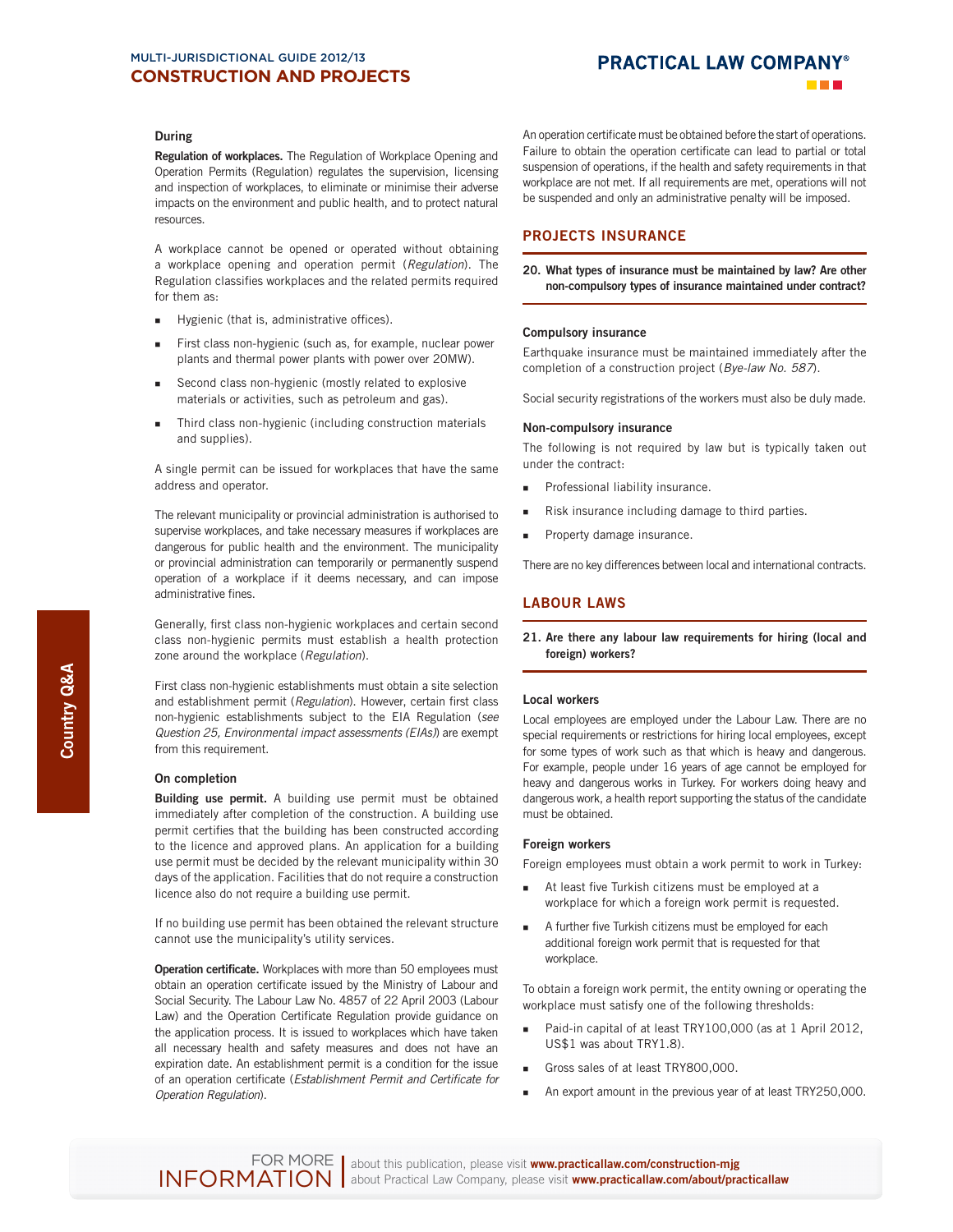The employee's salary must be at a level that is consistent with his position and competence.

#### **22. Which labour laws are relevant to projects?**

The Labour Law is the main legislation relating to projects. It regulates the working conditions and work-related rights and obligations of employers and employees working under an employment contract.

A minimum wage is determined at least every two years by the Ministry of Labour and Social Security, through the Minimum Wage Fixing Board. This board has set the minimum wage at TRY701.14 per month for 2012.

The maximum working time is 45 hours per week and 11 hours per day. The parties can agree to vary working time according to the days of the week worked, provided both:

- The daily working time must not exceed 11 hours.
- The average weekly working time over a two-month period must not exceed 45 hours.

**23. Must an employer pay statutory redundancy or other payments at the end of a project? Are all employees eligible?** 

An employer must pay statutory redundancy at the end of the project if and to the extent that the employee worked more than one year on the project. The redundancy payment is calculated by multiplying the monthly salary of the employee by the number of years worked.

All social security premiums must be paid by the employer if the contractor fails to pay such amounts.

## **HEALTH AND SAFETY**

**24. Which health and safety laws apply to projects?** 

The main items of health and safety legislation are:

- The Labour Law.
- Bye-law No. 7/7583 dated 4 December 1973 Regarding the Health of Employees.
- Regulation Concerning the Health and Safety of the Workplace, published in the Official Gazette No. 25311 dated 9 December 2003.
- The regulation concerning the protection of workers from the danger of explosive materials, published in the Official Gazette No. 25328 dated 26 December 2003.

Under Turkish law, the owner is legally responsible for health and safety in the workplace, under the health and safety legislation. However in practice, the owner obtains contractual undertakings from the contractor to comply with the owner's obligations under the health and safety legislation. Therefore, the owner and the contractor jointly initiate, maintain and supervise all reasonable

safety precautions and programmes in connection with the performance of the work, according to safety manuals that must be prepared under the applicable law.

In particular:

- The owner, through the contractor, must report within two calendar days any safety or security incidents that occur at the workplace, or at any other place where the work is carried out, to the relevant regional directorate of the Ministry of Labour and Social Security.
- The contractor must suspend the work where any machinery creates a risk for the health and safety of employees.
- If the contractor employs more than 50 workers at the workplace, the contractor must establish a committee responsible for health and safety.

In case of breach of health and safety rules, certain financial administrative penalties may be applied by the regional labour departments, the amount of which depends on the seriousness of the breach. Breach of health and safety rules may result in imprisonment of up to one year in the event that safety is endangered due to fire, explosion, collapse or a similar event ( Article 170 and 171 of the Criminal Code).

## **ENVIRONMENTAL ISSUES**

**25. Which local laws regulate projects' effects on the environment?** 

## **Air**

The following laws regulate projects' effects on air:

- The Industrial Air Pollution Control Regulation, which states that certain construction projects (including coal fired power plants) must have an air emissions permit.
- The Air Quality Control Regulation and the Industrial Air Pollution Control Regulation set out emission limits for industrial facilities. The Industrial Air Pollution Control Regulation also provides that facilities, which are not subject to the emission permit, must minimise the adverse impacts of their activities on the environment by using hightech methods and disposing of waste in accordance with the legislation.

In case of failure to comply with the Industrial Air Pollution Control Regulation, the Ministry of Environment and Urbanism can require compliance within one year. If an emission permit is not obtained, the operation can be partially or wholly suspended and administrative fines can be imposed on the project owner.

## **Water**

The Water Pollution Regulation imposes limits for domestic and/or industrial wastewater and the principles for discharging wastewater. At the operation stage, the project company must either obtain a wastewater discharge permit (if it will discharge wastewater into the surrounding environment) or a connection certificate to connect to the existing sewage system, if any. Wastewater generated during the construction stage must be managed in accordance with the Water Pollution Regulation.

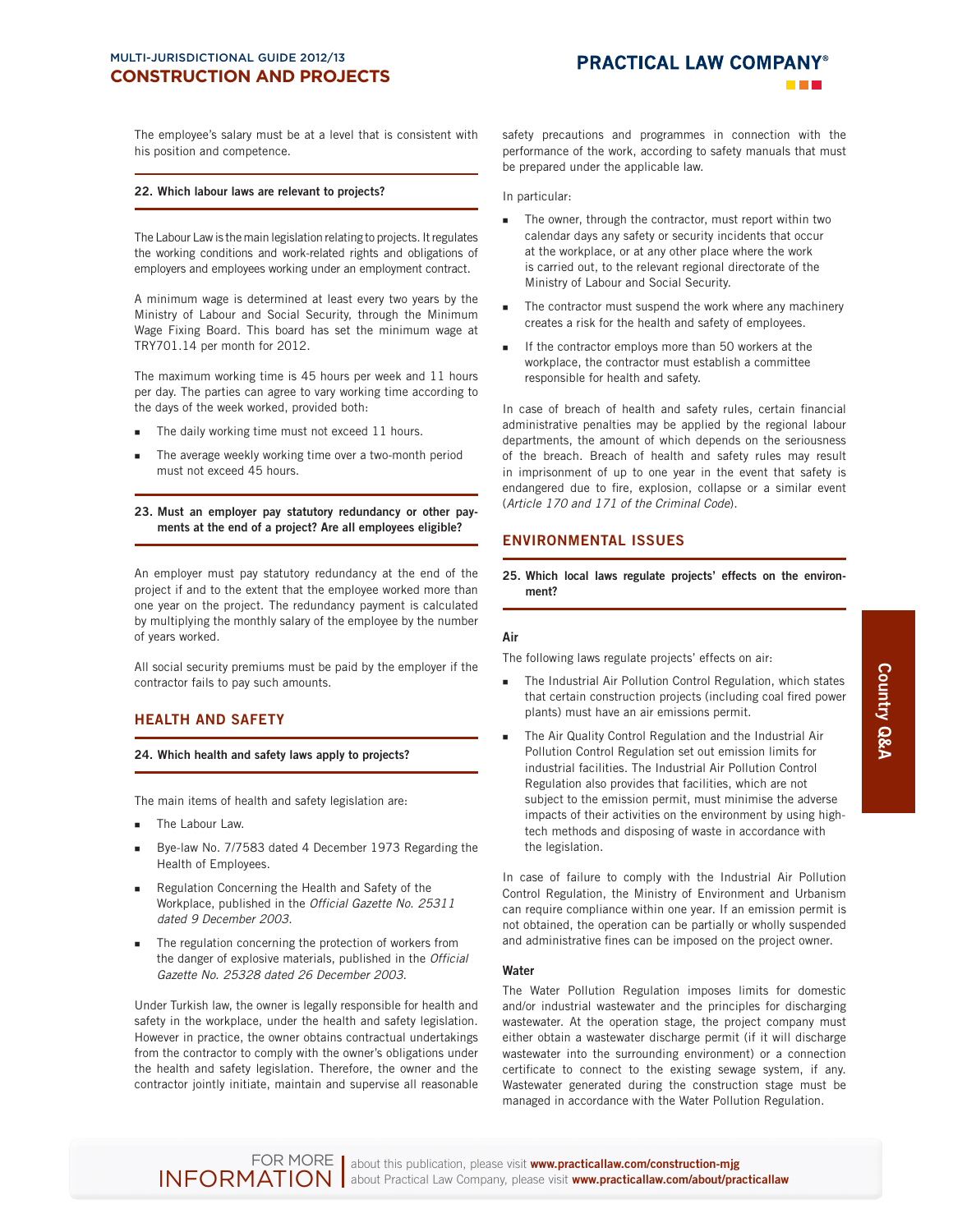# **PRACTICAL LAW COMPANY®**

A discharge permit holder must meet the wastewater standards set out in the Water Pollution Regulation.

If there is any domestic wastewater arising during the construction stage, the contractor must also obtain a wastewater discharge permit for the construction stage.

If the requirements of the Water Pollution Regulation are not fulfilled, the Ministry of Environment and Urbanism can require compliance within one year. If a wastewater discharge permit is not obtained, the operations of the facility can be partly or totally suspended, and an administrative fine can be imposed.

Exploration and use of underground water are subject to the permission of the General Directorate of State Hydraulic Works (DSI) under the Underground Water Law. If underground water is used without the necessary permission a fine will be imposed. If the violation is repeated, in addition to a fine, the wells will be closed at the owner's cost.

If the owner of the facility needs to use spring, stream, river, lake or sea water, an agreement must be concluded with the Ministry of Finance for the use of that water. If water is used without the necessary permission, the Ministry of Finance can ask for payment of fees retroactively, calculated according to the quantity of water used.

## **Waste**

The main legislation regulating waste management are:

- **The Excavation Soil Regulation.** Companies that generate excavation soil and waste soil of up to two tonnes must arrange for the relevant municipality or an authorised company to collect and transport the waste. If the amount is more than two tonnes, the company must obtain special permission from the municipality and/or the highest authority in the region (or an authorised company) for excavation, and obtain containers to store the waste temporarily before starting the excavation.
- **The Solid Waste Regulation.** This regulates the storage and disposal of "solid waste" (that is, domestic and industrial waste).
- **The Package Waste Regulation.** This regulates the production, collection, temporary storage, transport, recycling and disposal of package waste.
- **The Hazardous Waste Regulation.** This regulates the production, collection, temporary storage, transport, export, recycling and disposal of hazardous wastes. It provides design criteria and standards for building hazardous waste handling, storage and treatment facilities. A licence must be obtained from the Ministry of Environment and Urbanism for the storage, disposal and transport of hazardous waste. Facility operators must submit hazardous waste declaration forms to the relevant provincial governorate each year, indicating the amount of hazardous waste produced at the site.
- **The Waste Oil Regulation.** This sets standards for the storage, transport and disposal of waste oil, and to prevent its discharge into the environment. Only facilities licensed by the Ministry of Environment and Urbanism can collect, dispose of or sell waste oil for commercial purposes.

Waste management by the licence holder, or the operator under the Operation and Maintenance Agreement if any, should be conducted during the operation stage.

Facilities listed in the appendices to the Environmental Permit and Licence Regulation must obtain an environmental permit and licence certificate. This certificate covers air emissions, wastewater discharge, noise control and disposal of dangerous waste. Operators who obtain this certificate do not need to obtain separate permits for wastewater discharge, noise control, air emission and disposal of dangerous waste.

The new Criminal Code, which was enacted in 2004, introduced imprisonment and/or fines for pollution of the environment. A person who discharges waste into the surrounding area in breach of the technical requirements and intentionally or negligently causes pollution of soil, water or air, can be imprisoned and/or fined.

#### **Environmental impact assessments (EIAs)**

Larger projects that may have a substantial impact on the environment, such as power stations, require EIAs. Additionally, there is a very detailed list attached to the EIA Regulation which enumerates the specific projects that need an EIA.

If a project is within the scope of the EIA Regulation, the owner must, at the latest by the start of construction, either:

- **Prepare an EIA report and obtain approval of it by the** Ministry of Environment and Urbanism.
- Obtain a decision from the Ministry of Environment and Urbanism that an EIA is not required.

Otherwise, the relevant activity can be suspended permanently or temporarily, and an administrative fine of 2% of the project investment cost can be imposed.

The EIA Regulation regulates:

- The types of EIA reports (full EIA report or EIA preliminary report/project description report) and the content of these studies.
- The administrative and technical principles and procedures applicable during the EIA process.
- Pre-operational, operational and post-operational monitoring and auditing of projects within the scope of the EIA Regulation.

For example, a decision to approve an EIA or confirm that an EIA is not required must be obtained before the issue of an electricity generation licence for a power station project by the regulatory body.

For a modification or capacity increase to an existing power station operation, the site owner must prepare and submit a project description report to the Ministry of Environment and Urbanism, for a decision on whether an EIA report is required ( EIA Regulation).

All undertakings and statements given in an EIA report are binding. The Ministry of Environment Urbanism requires the project owner to sign an undertaking, when the EIA report is approved, that he will comply with the EIA report and the relevant legislation.



INFORMATION about this publication, please visit **www.practicallaw.com/construction-mjg** about Practical Law Company, please visit **www.practicallaw.com/about/practicallaw** FOR MORE | about this publication, please visit www.practicallaw.com/construction-mig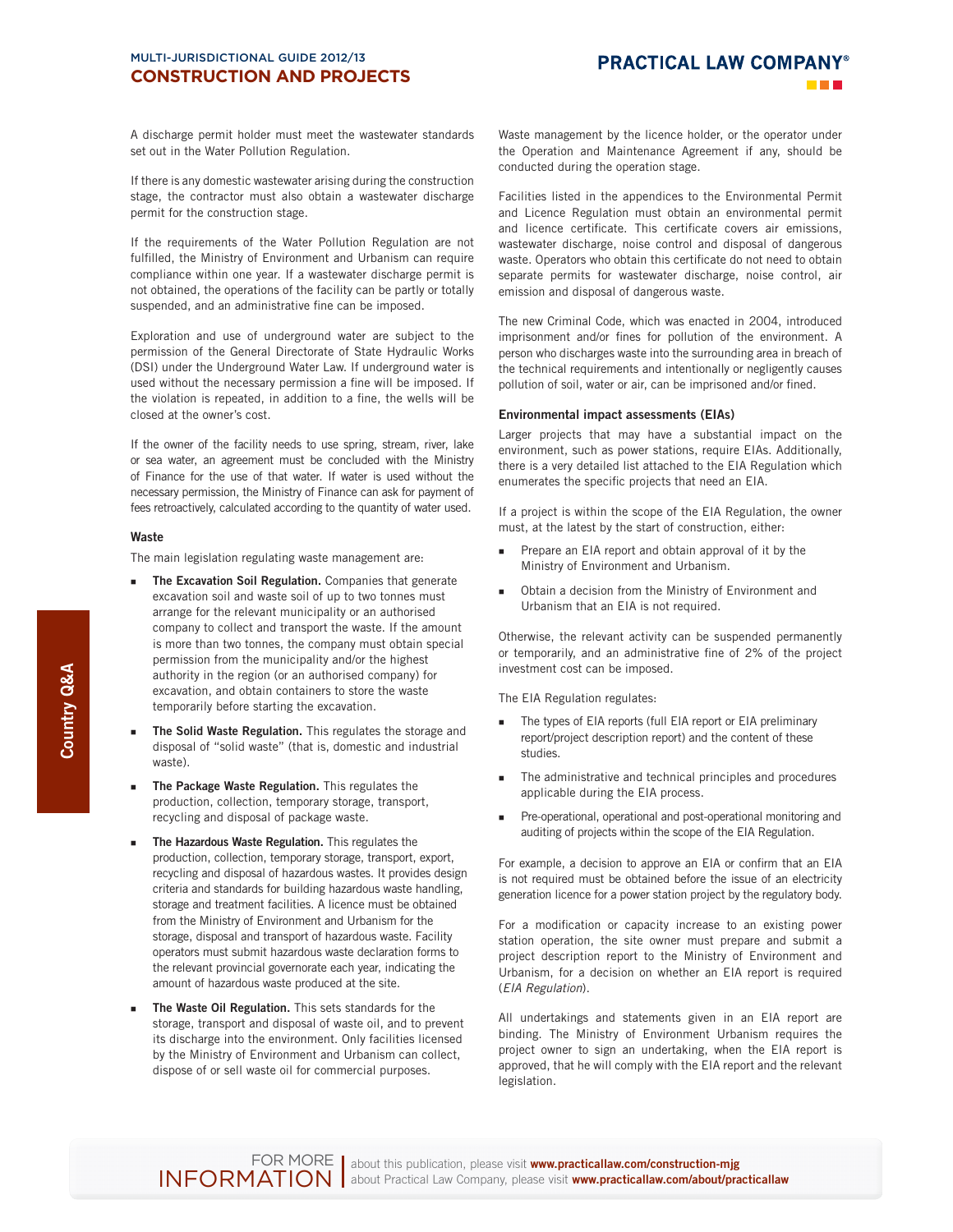#### **Sustainable development**

The construction facilities must be fit for purpose and must be consistent with modern technological requirements. Governmental authorities can make inspections on the facilities to determine whether the construction works are in line with good engineering practices. Additionally, for power plants, the government must issue an acceptance certificate which certifies that the facility satisfies the regulatory requirements. However, sustainable construction is often a contractual issue between the parties. That is to say, if the owner requires specific things for sustainable practice, the contractor should comply with these requirements.

## **26. Do new buildings need to meet carbon emissions or climate change targets?**

Turkey signed the Kyoto Protocol to the UN Framework on Climate Change (Kyoto Protocol) in 2009. Turkey is not obliged to reduce its greenhouse emissions under the Kyoto Protocol until 2012. After 2012, if the Kyoto Protocol remains in effect, the cost of compliance is expected to have a significant impact on the costs of operators, both in the public and private sector, especially in the lignite and fuel oil powered electricity generation business.

New legislation is expected in the near future providing for, among other things, quantitative emission targets to apply the International Climate Protection Regime after 2012.

The Environmental Law, which is based on the polluter pays principle, and the Air Quality Protection Regulation, that limits the concentration of pollutants in flue gas, are important guides in this area. However, they do not include commitments to reduce greenhouse gas emissions from buildings.

## **CORRUPT PRACTICES**

**27. Are there any rules prohibiting corrupt business practices and bribery (particularly any rules targeting the projects sector)? What are the applicable civil or criminal penalties?** 

## **Rules**

The new Criminal Law No. 5237 (New Criminal Law), which entered into force on 1 June 2005, defines bribery as providing a benefit to a public official for the performance or omission of an action, contrary to the requisites of the duties of the official.

Government officials must declare their assets, to monitor any increase in their assets (Law No. 3628 Concerning the Declaration of Assets and Combating Bribery and Corruption, which entered into force on 4 May 1990).

A government official who receives gifts from foreign countries or any foreign individuals or legal entities, with a value exceeding ten months' worth of his minimum salary, must deliver the gift to the public entity he works for (Regulation No. 90/748 10 August 1990, implementing Law No. 3628).

## **MAIN CONSTRUCTION ORGANISATIONS**

#### **Union of Chambers of Turkish Engineers and Architects**

**Main activities.** The Union of Turkish Engineers and Architects is responsible for protecting the rights of its members and issuing regulatory texts. All engineers and architects in Turkey must be registered with the local chambers of engineers and architects which are the members of this union. **W** www.tmmmb.org.tr

#### **Union of Turkish Contractors**

**Main activities.** The Union of Turkish Contractors is responsible for protecting the rights of its members. Most major contractors are members of this organisation. **W** www.tmb.org.tr

**Ministry of Environment and Urbanism**

## **Main activities.** The Ministry is responsible for issuing the

regulation concerning zoning, housing and environment, supervision of the construction practices and preparation of the professional codes.

**W** www.csb.gov.tr

Turkey has also ratified the Organisation for Economic Cooperation and Development (OECD) Convention on Combating Bribery of Foreign Public Officials in International Business Transactions (Law No. 4518 1 February 2000).

### **Penalties**

The New Criminal Law imposes imprisonment of between four and 12 years for bribing Turkish government officials. Non-nationals who commit this crime are subject to this penalty, regardless of whether the crime is committed in Turkey or abroad. Government officials who receive a bribe are also subject to the same penalty.

For this penalty to apply a bribery agreement is sufficient, and the actual transfer of money or other type of benefit is not required. If a governmental official who receives a bribe is a judge, a notary public or a sworn financial consultant, the imprisonment penalty is increased by between one third and one half.

If bribery creates an unlawful benefit to a legal entity, the legal entity is subject to the following measures under the New Criminal Law (criminal liability of legal entities is a new concept under Turkish law):

- Invalidation of a licence issued by a public entity.
- Seizure of goods used in a crime committed by representatives of a legal entity, or which result from the crime.
- Seizure of monetary benefits resulting in, or provided for, the committing of a crime.

If the person who gives a bribe informs the investigating authorities about the bribery before the investigation starts, he will not be punished for bribery.



INFORMATION about this publication, please visit **www.practicallaw.com/construction-mjg** about Practical Law Company, please visit **www.practicallaw.com/about/practicallaw** FOR MORE | about this publication, please visit www.practicallaw.com/construction-mig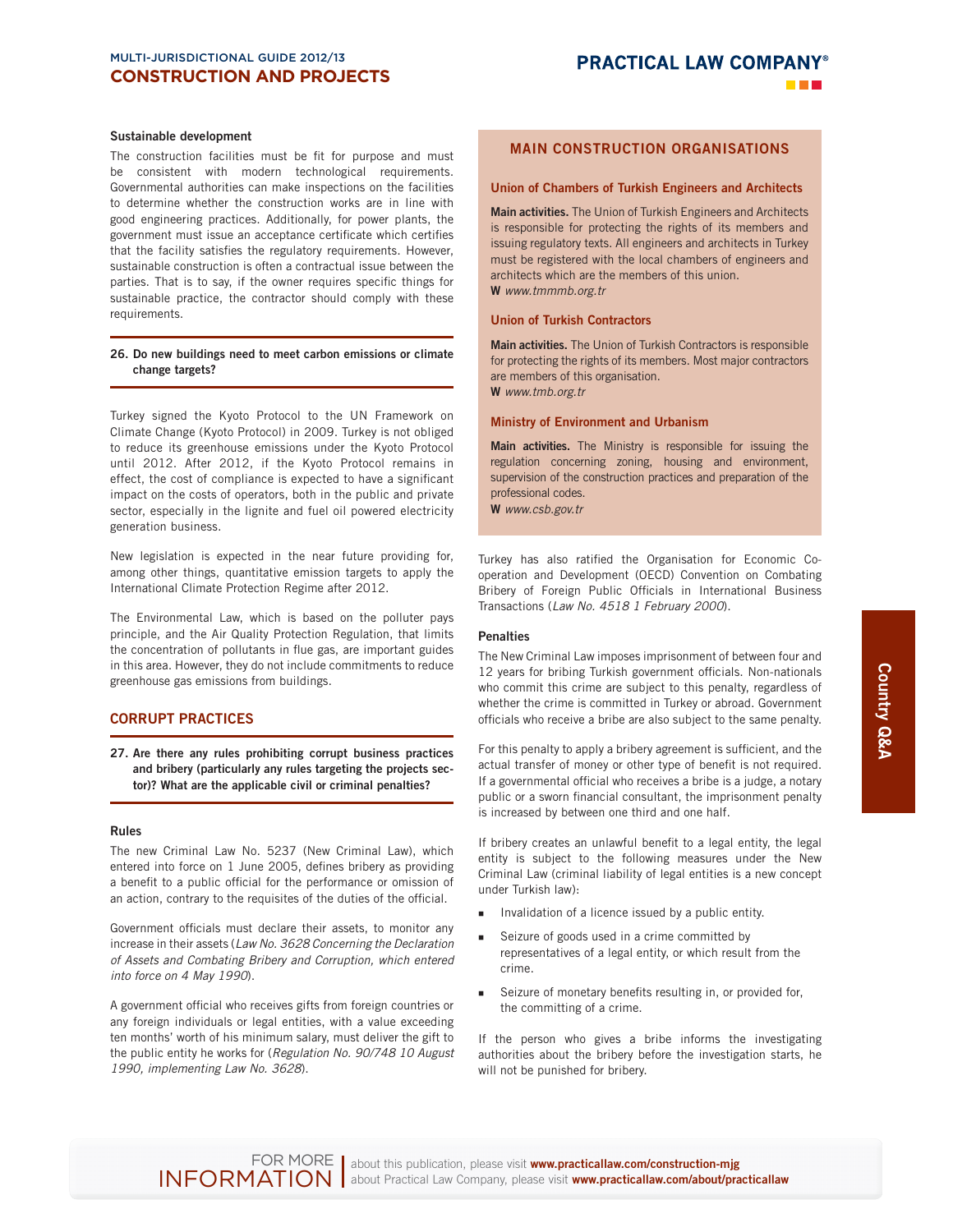## **BANKRUPTCY/INSOLVENCY**

#### **28. What rights do the client and funder have on the contractor's bankruptcy or insolvency?**

The parties usually agree that the owner can terminate the contract if the contractor becomes bankrupt, insolvent or goes into liquidation. Termination of the contract for this reason will not prejudice the rights of the contractor under the contract or applicable legislation. The owner can appoint a third party to complete the remaining works.

## **PPPS**

## **29. Are public private partnerships (PPPs) common in local construction projects? If so, which sectors commonly use PPPs?**

PPPs have been used regularly in Turkey since the 1980s. They were first implemented for private investors and companies to participate in the construction and operation of power plants. They were first structured on conventional models such as the government concession model, and later on new models including the Build-Operate-Transfer and Build-Operate models. Major highway and airport projects have also been developed under these models.

There are an increasing number of health projects based on the PPP model defined in Fundamental Law No. 3359 Concerning Healthcare Services.

#### **30. What local laws apply to PPPs?**

To support PPP models, specific laws have been enacted, such as:

- Law No. 3096 of 4 December 1984 Concerning the Authorisation of Legal Entities other than the Turkish Electricity Authority for the Generation, Transmission, Distribution and Trade of Electricity.
- Law No. 3996 of 8 June 1994 Concerning the Realisation of Certain Investments and Services through the Build-Operate-Transfer model.
- Law No. 3465 Concerning the Authorisation of Legal Entities other than the General Directorate of Highways for the Construction, Operation and Maintenance of Highways.
- Law No. 4283 dated 16 July 1997 Concerning Development and Operation of Electricity Facilities based on the Build-Operate Model.
- The Council of Ministers Decree No. 97/9853 of 1 August 1997 Regarding the Implementation of Law No. 4283.
- Fundamental Law No. 3359 Concerning Healthcare Services.
- Regulation No. 2006/10655 of 3 July 2006 Regarding the Construction of Health Facilities Through Renting and Refurbishment of Health Facilities.

A draft PPP law is being debated to consolidate and simplify different models.

**31. What is the typical procurement/tender process in a PPP transaction? Does the government or another body publish standard forms of PPP project agreement and related contracts?** 

An open tender process is generally implemented by the government authorities. The relevant government authority can also limit the bidders by applying pre-selection criteria. The tender documents are typically composed of the administrative and technical specifications, instructions to bidders and the draft contract to be signed between the investors. Standard form documents are prepared by the tendering authority unilaterally and cannot be negotiated.

The main principle is that the procurement process must be transparent and fair and must take into consideration the principle of accountability. All decisions of the tendering authority are subject to judicial review.

## **DISPUTE RESOLUTION**

**32. Which are the most common formal dispute resolution methods used? Which courts and arbitration organisations deal with construction disputes?** 

#### **Formal dispute resolution methods**

Disputes arising from construction contracts can be resolved through domestic arbitration, provided that the place of arbitration is Turkey ( Articles 407 to 444, Civil Procedural Law No. 6100).

If the contract includes a foreign element, the International Arbitration Law No. 4686 can be applied, which is similar in its text and reasoning to the UNCITRAL Model Law on International Commercial Arbitration 1985 (UNCITRAL Model Arbitration Law). The arbitration rules of the Civil Procedural Law and International Arbitration Law No. 4686 are ad hoc. The International Chamber of Commerce (ICC) arbitration rules are still the most common dispute resolution mechanism preferred by contracting parties in practice. If parties do not agree on arbitration, disputes will be settled by the state courts.

#### **Courts and arbitration organisations**

The Istanbul Chamber of Commerce has its own arbitration rules and can manage the whole arbitration. It also actively promotes its own rules. However, the Istanbul Chamber of Commerce is not widely used in Turkey, due to the dominant use of ICC International Arbitration Rules. There are no dedicated arbitration institutions in Turkey. However, the Turkish Union of Chambers and Stock Exchanges promotes the use of ICC Rules.

The state courts (for example, commercial courts) of Turkey are, of course competent to resolve disputes between parties.